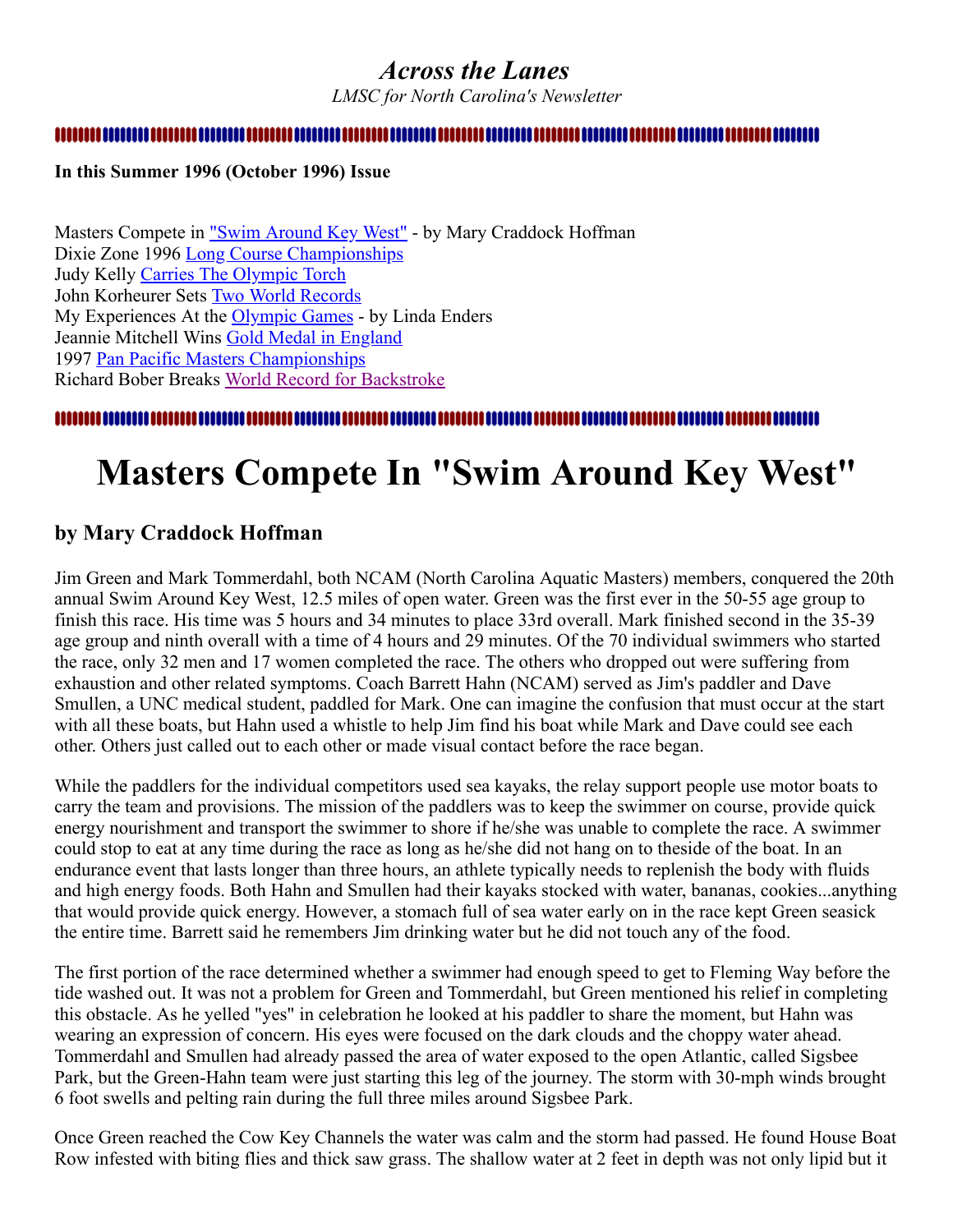was difficult to maneuver in. Two miles remained after clearing the Row. At this point Jim was beginning to experience the symptoms of dehydration and exhaustion. He was quickly losing body heat and this greatly concerned him, as he knew he should be too warm in 89í water. He told Barrett he was ready to give up. Hahn, in true coaching form, convinced him to hang in there. Those who know Green and Tommerdahl can attest that neither of these guys would entertain the thought of not finishing the race no matter how awful they felt. So it is safe to assume that Barrett knew just what to say to get Jim charged up again.

At Mark's finish an unexpected visitor showed up to greet the swimmers. A bleary Tommerdahl was unfazed when he spotted a nurse shark skulking near the shore. Under normal circumstances he might have been a little apprehensive, but he was so drained he could not find the energy to care.

Both Tommerdahl and Green are looking forward to returning next year. Jim has his sights on breaking five hours and his boat is already reserved. Although Mark did not suffer some of the extreme discomfort that Jim experienced, both agree this race is one of the toughest they have ever competed in. Jim ranked the effort as tougher than the Iron Man Triathlon, which he has completed three times. To train for this event, Barrett designed some tough pool workouts including doubles, reaching 7000 - 8000 yards on some days. But Mark hopes next year they will structure more of their training around open water swims. This strategy should prepare them better for the conditions they found in Key West. Jim Green and Mark Tommerdahl demonstrated a gutsy determination and will that not only enhanced their performance, but also drove them to overcome the capricious temperament of nature.



To return to *Across The Lanes* Table of Contents

### <span id="page-1-0"></span>mm

# **Dixie Zone 1996 Long Course Championships**

The Greenville Masters were hosts for the 1996 Dixie Zone Championships the weekend of July 6 and 7 in Greenville, SC. The meet attracted over 110 swimmers from North Carolina, South Carolina, Georgia, Virginia, Tennessee, Alabama and Louisiana. Our North Carolina team captured the third place trophy. The NC team consisted of Ceil Blackwell, Rick Bober, Buz Catlin, Jerry Clark, Dudley Dean, Milton Gee, Judy Kelly, John Kortheuer, Sandra Kremer, Bill Linton, Mary Mead, John Murphy, Dan Read, Paul Rom, Gerry Speaker, and Dick Webber. Thanks to all these swimmers for representing our state so well at this meet.

To return to *Across The Lanes* Table of Contents



### <span id="page-1-1"></span>m

# **Judy Kelly Carries The Olympic Torch**

One of our Masters swimmers, Judy Kelly, was one of the torch bearers when the Olympic torch came through Hendersonville, NC. Judy competes for Raleigh Area Masters but trains in Hendersonville.

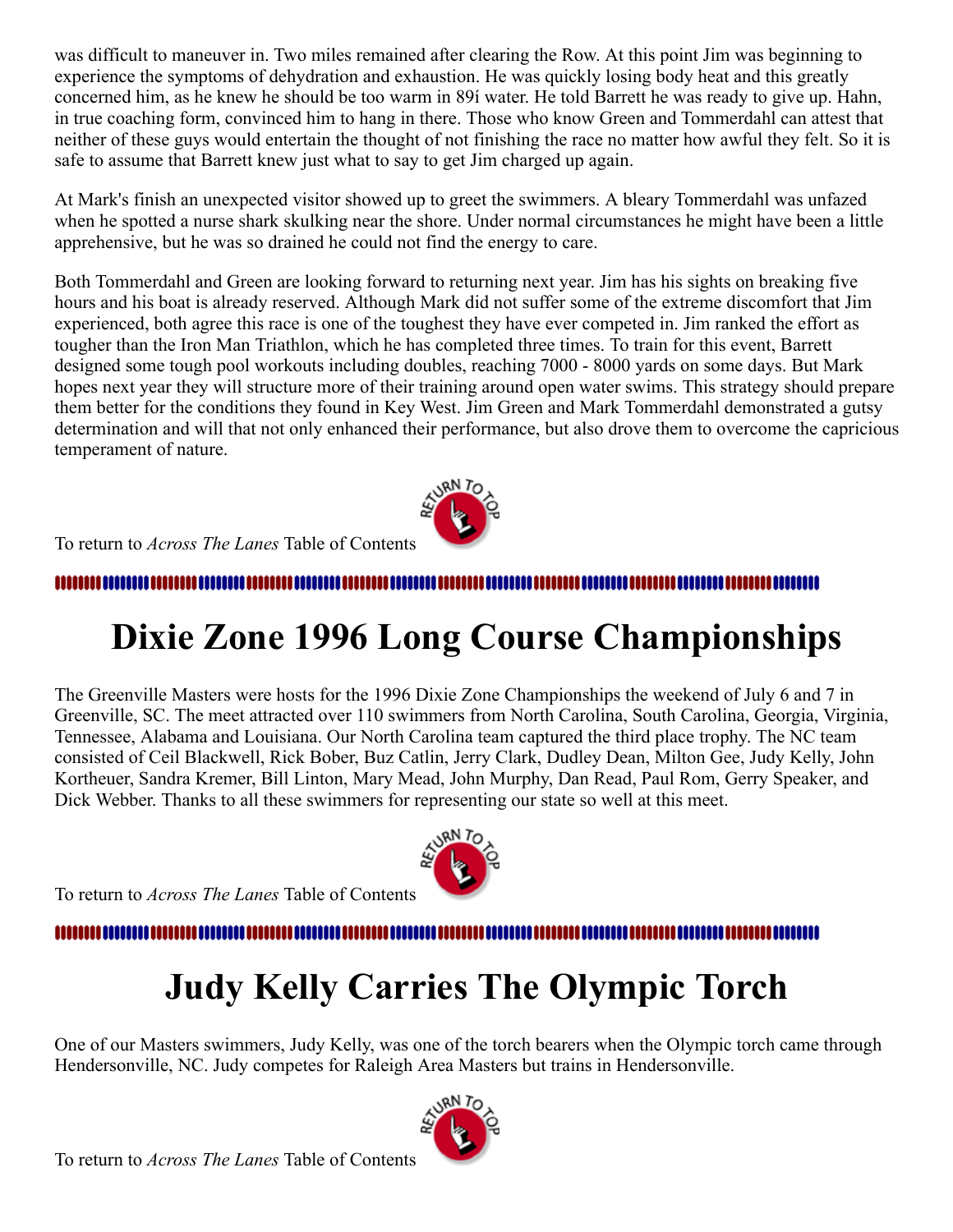# <span id="page-2-0"></span>**John Kortheuer Sets Two World Records**

In July at the Dixie Zone Long Course Championships in Greenville, SC, John Kortheuer set a new world record for 65-69 men in the 50m breaststroke with a time of 38.21 and the 100m breaststroke with a time of 1:27.18. He also set new national records for the 65-69 age group in the 100yd breast (1:14.44) and the 200yd breast (2:50.91). John placed first in the nation in a total of 6 events!



To return to *Across The Lanes* Table of Contents

<span id="page-2-1"></span>,,,,,,,,,,,,,,

# **My Experiences At The Olympic Games**

### **by Linda Enders**

This summer I was lucky enough to work at the Georgia Tech Aquatics Center at the Atlanta Olympic Games. To me the games were fun...hot...frustrating...exciting...breathtaking...exhausting. The best time of my life! I could have never had enough money to pay for all that I got to see. I worked in the Event Services staff which is a fancy name for ushering and ticket taking. For the first four days, I worked at the water polo pool (which was behind the main swimming pool) during the preliminary polo rounds. After these beginning rounds were completed, I moved inside the main stadium for the last two days of swimming, all of the diving, and the syncronized swimming finals.

I think my favorite moment/event was during the syncro finals when the American women performed an awesome routine and got all 10s. The crowd let loose and it made us all choke up. At that moment I knew exactly what the Olympics were for. This moment is followed closely by the night another volunteer and I sneaked into the good diplomat seats after our shift and got to see Janet Evans swim her swan song and see the American women win the 4x200 free relay. I had never seen an awards ceremony and it was special because the National Anthem of the US was played frequently and President Clinton was there as well. Other special moments include being chatted up by Rosalyn Carter in the ladies bathroom line ("Hi, I'm Rosalyn Carter" -- no kidding!!), ushering NBC stars such as Helen Hunt to their seets, and expecially meeting the athletes and exchanging pins with them.

Dealing with the crowds also had some downsides as well. I found the American water polo crowd to be some of the rudest people I have ever encountered. Family of the American water polo team would sneak into the "good seats" and refuse to move even after the ticket holders for these seets showed up. We had to eject one parent because he was so rude about what seat he had been given to watch his son play. Because of that, he didn't even get to see his son play. The temperature at the water polo pool was also almost unbearable during the first week. We usually were on deck from 8 a.m. to 5 p.m. and were about to melt in the afternoon. The water polo pool was a completely temporary facility and so it had no cover. Even the rude fans, rain, heat, and Cenntennical Park bombing could not squash my Olympic Spirit -- I had a marvelous time!

I was also lucky enough to be given and to buy tickets to other events such as baseball, women's volleyball, gymnastics, field hockey, and kayaking. All of the volunteers were also invited to attend the dress rehersal of the opening ceremonies the night before the Olympics officially began. The show was much better in person -- there was so much going on down on the field that the small tv screen couldn't capture.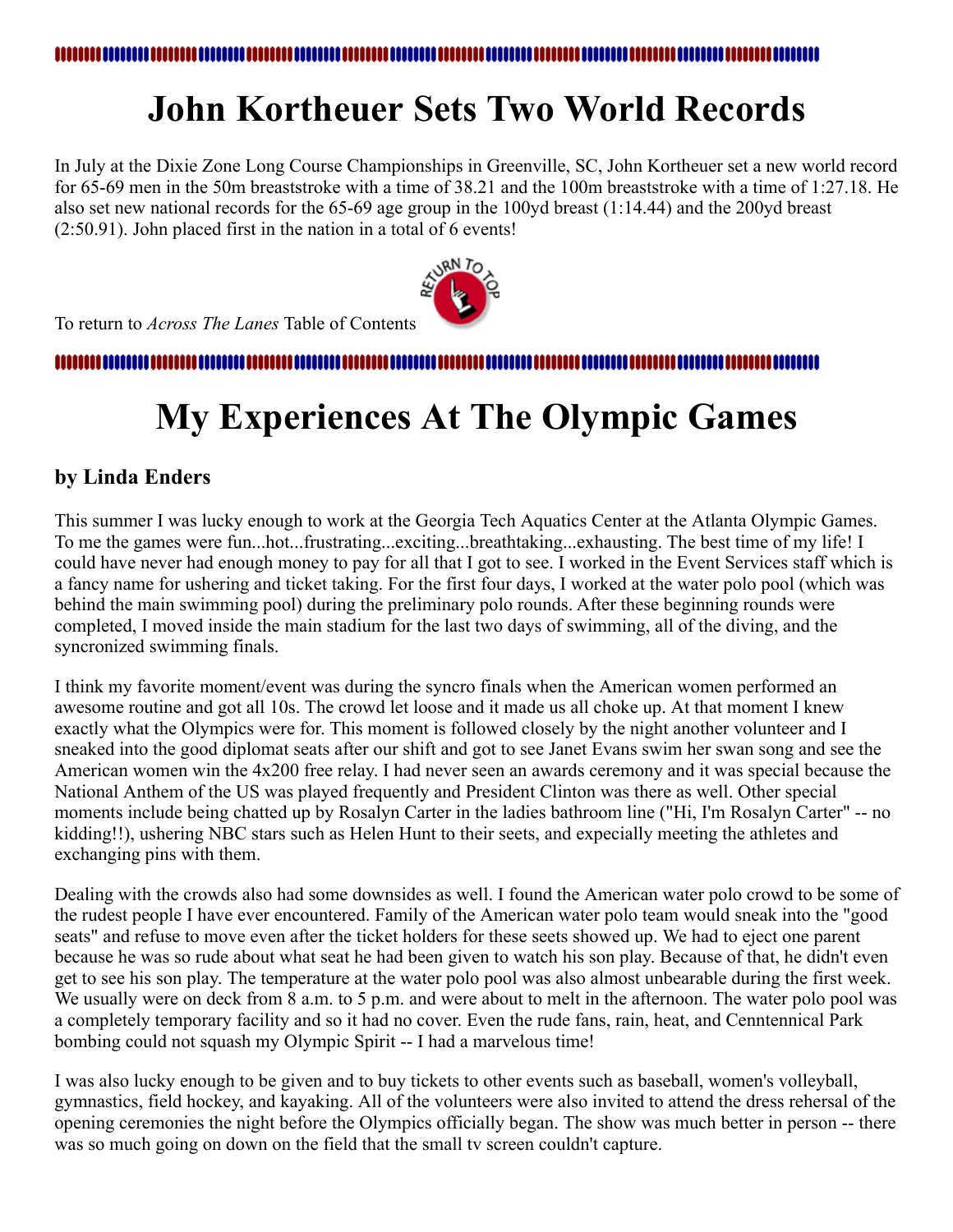All of us were so enthusiastic after volunteering (even after having to show up at 5 a.m. for most shifts) that we looked into volunteering at the 2000 Sydney Olympics. Unfortunately, they are not taking applications but the 2002 winter Olympics in Salt Lake City are! Check out http://www.SLC2002.org/ for more information!



To return to *Across The Lanes* Table of Contents

### <span id="page-3-0"></span>,,,,,,,,,,,

# **Jeannie Mitchell Wins Gold Medal in England**

At the VI World Masters Meet in Sheffield, England, Jeannie Mitchell brought home a gold in the 100m back and a bronze in the 50m back for the 50-54 age group. Participants were only allowed to compete in one event per day because of the large field. Approximately 3800 swimmers representing 46 different countries raced at the meet. The first day Jeannie Mitchell placed fourth in the 200m back with a time of 3:08.27. She improved with her second event coming in third with a 38.75 for the 50m backstroke. On the final day she won the gold in the 100m back with a time of 1:24.63, almost a full second ahead of the second place finisher. Mitchell trains at Watauga County Swim Complex and is a member of the Mountain Mako Masters (MMM).



To return to *Across The Lanes* Table of Contents

### <span id="page-3-1"></span>11111111111

# **1997 Pan Pacific Masters Championships**

The Pan Pacific Masters Championship will be held on the island of Maui June 24-29, 1997. The meet will be hosted by United States Masters Swimming in conjunction with the county of Maui. You should make your plans early. For information:

Hawaii Sports, Inc. 1155 Olowalu Way Honolulu, Hawaii 96825 Phone/ Fax 1-800-690-8055 email http://www.lava.net/hawaiisports/

\*Please enclose a stamped self-addressed envelope with any request for meet information.



To return to *Across The Lanes* Table of Contents

<span id="page-3-2"></span>,,,,,,,,,,,,

# **Richard Bober Breaks World Record For Backstroke**